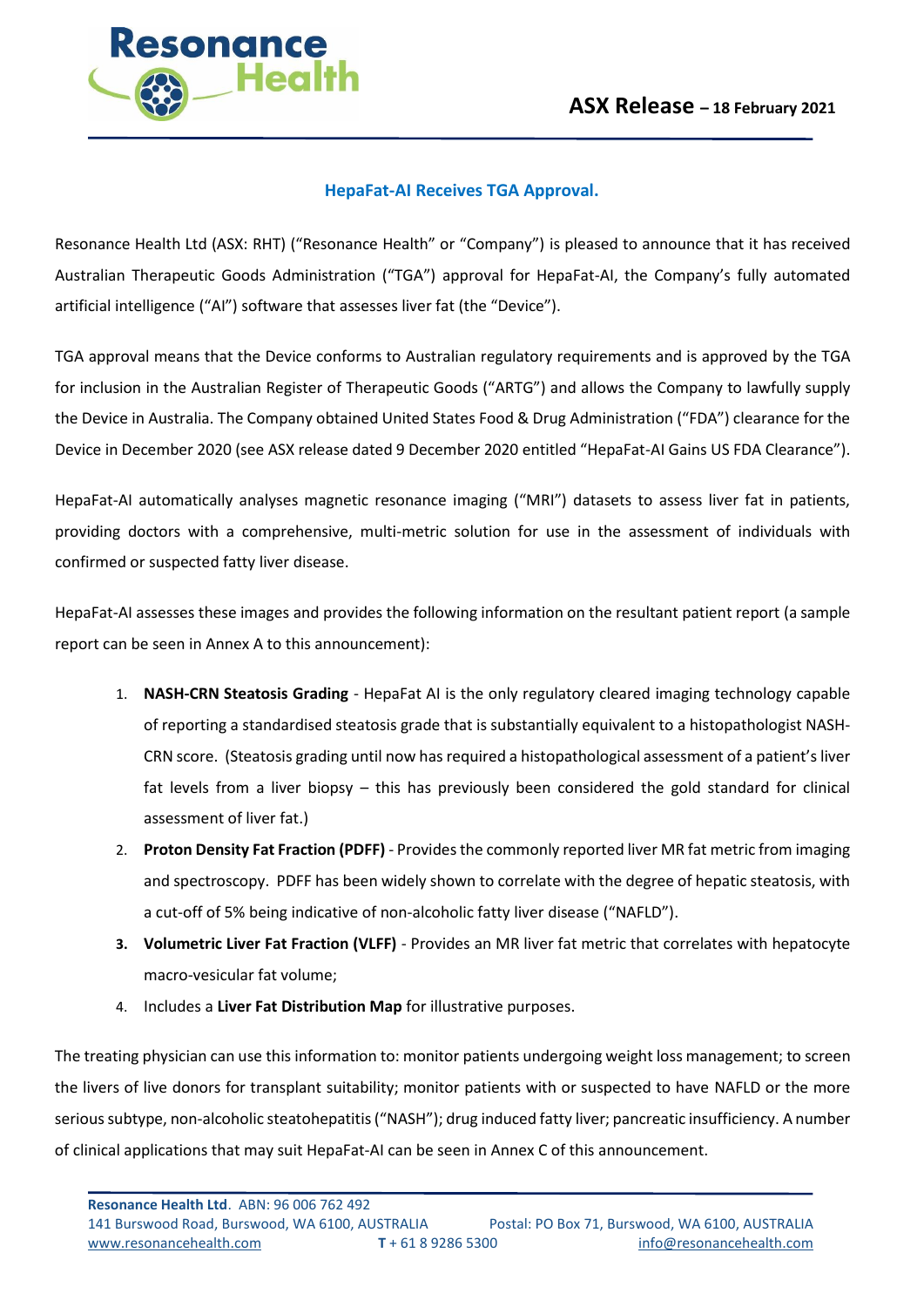

With an estimated global prevalence of between 24-30%<sup>1</sup>, NAFLD affects up to 2.3 billion people, a figure expected to grow year-on-year. Of these, about 470 million people (or 20%) will develop NASH<sup>2</sup>, an inflammatory condition of the liver, of which an estimated 27% will develop serious fibrotic, disease increasing their risk of cirrhosis, cancer and liver failure<sup>3</sup>. Having surpassed viral hepatitis, NAFLD is now the leading cause of liver morbidity and mortality and the leading indicator for liver transplants in the US. It is predicted that over the next 10 years the healthcare costs associated with the management of NAFLD will exceed USD \$1 trillion in the US and €334 billion in Europe (Germany, France, Italy, and the United Kingdom)<sup>4</sup>.

The Company intends to market HepaFat-AI to radiologists and physicians involved in the routine clinical diagnosis and management of patients with confirmed or suspected fatty liver disease. Clinicians and radiologists will soon be able to access HepaFat-AI via Resonance Health's own cloud-based portal. The Company is also assessing the use of radiology-based channel partners for direct route to market. To this end, the Company has amended its existing agreement with channel partner Blackford Analysis Inc. (the "Agreement") entered into between Resonance Health and Blackford Analysis Inc. (see ASX announcements dated 5 July 2018 and 24 December 2020). The Agreement allows Blackford's current and future customers' including their channel partners such as Intelerad and eRAD, access to HepaFat-AI and FerriSmart via the Blackford platform.

HepaFat-AI is also intended to be marketed towards pharmaceutical companies engaged in NASH drug development due to the highly standardised and reproducible nature of the AI solution. As HepaFat-AI is validated for all the major MRI scanner makes and models, it is ideally suited for these purposes, particularly in NASH multi-center trials which require standardised workflows to ensure clinically meaningful data is generated. Moreover, as HepaFat-AI can deliver data in near real-time, investigators can respond rapidly particular if adaptive trial protocols implemented, a particular advantage when compared to current NASH studies. Additionally, HepaFat-AI's unique capability of reporting a 'pathologists equivalent' steatosis grade could help bridge the gap caused by the reportedly high screening failure rates (up to 50%) as evidenced by liver biopsy in patients recruited to NASH trials<sup>5</sup>.

The Company has commenced investigating reimbursement for HepaFat-AI in the United States of America.

The Competent Authority (the medical device regulator in EU) decision on CE marking for the product is also pending. CE marking signifies that the Device is compliant with the requirements of Medical Device Directive 93/42/EEC for CE Marking and is registered for sale within the European Economic Area.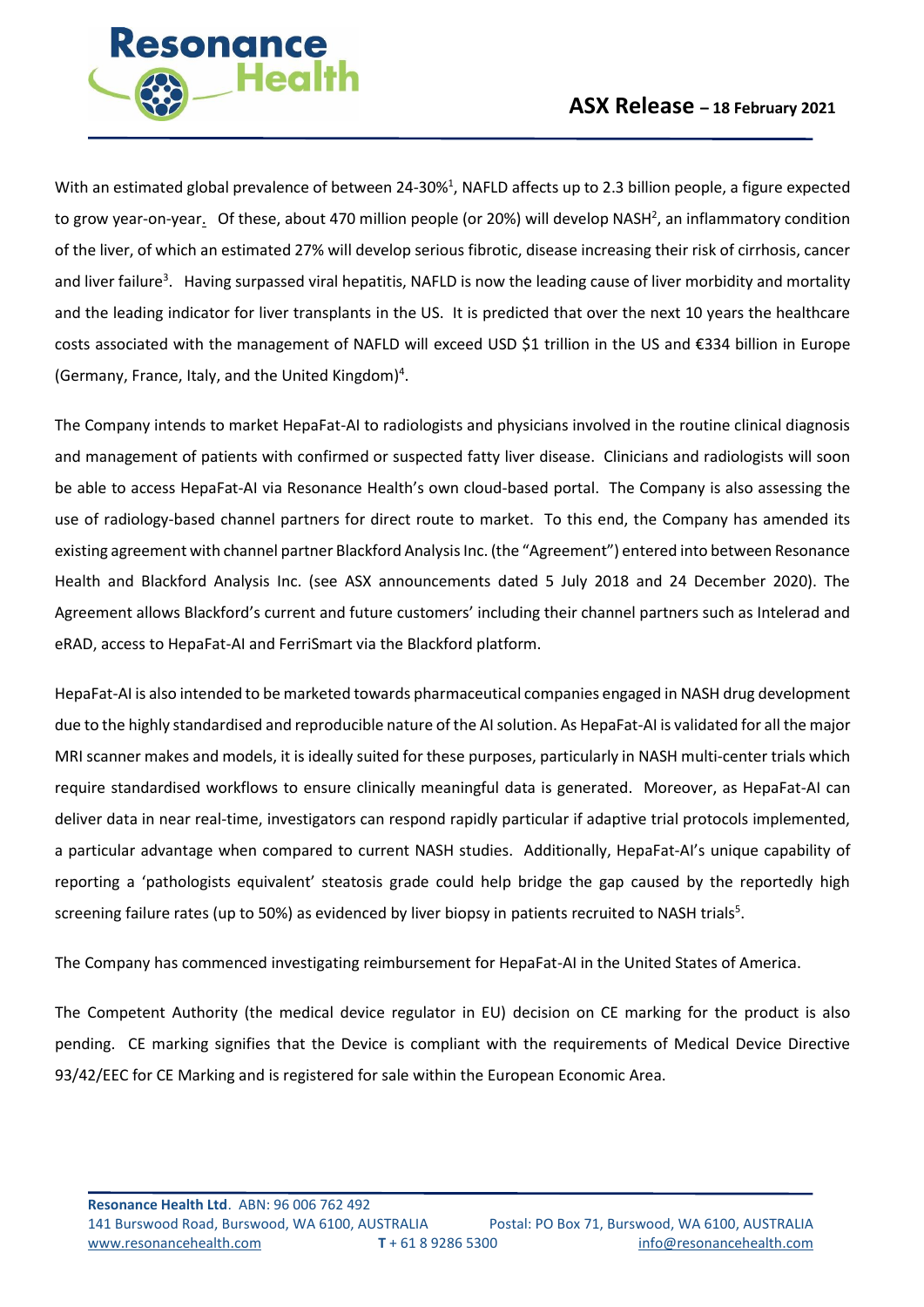

Additional work in machine learning is continuing with the Company remaining focused on developing and deploying cutting-edge assistance tools for clinicians and radiologists for various disease states. Further updates will be provided as work progresses.

#### **Authorised by**

This announcement has been authorised for release in accordance with the delegated authority of the Board of Directors of Resonance Health Limited.

#### **About Resonance Health**

Resonance Health is an Australian healthcare company specialising in the development and delivery of noninvasive medical imaging software and services. Resonance Health has gained endorsement by leading physicians worldwide for consistently providing high quality quantitative measurements essential in the management of particular diseases. The Company's products are used globally by clinicians in the diagnosis and management of human diseases and by pharmaceutical and therapeutic companies in their clinical trials. Resonance Health's dedication to scientific rigour has enabled it to achieve regulatory clearances on a number of software products (SaMD) in the US, Europe, and Australia, including FerriSmart®, an artificial intelligence product that quantifies iron concentration in the liver. The Company has also recently received US FDA regulatory clearance for a second artificial intelligence tool, HepaFat-AI. The Company is working on several other developments including, among others, ALERTE-PE, which is an AI tool for the automated review of chest CT scans of patients with suspected pulmonary embolism.

#### **For further information please contact:**

Chad Tondut Communications Manager, Resonance Health E: [chadt@resonancehealth.com](mailto:chadt@resonancehealth.com) P: +61 (0)8 9286 5300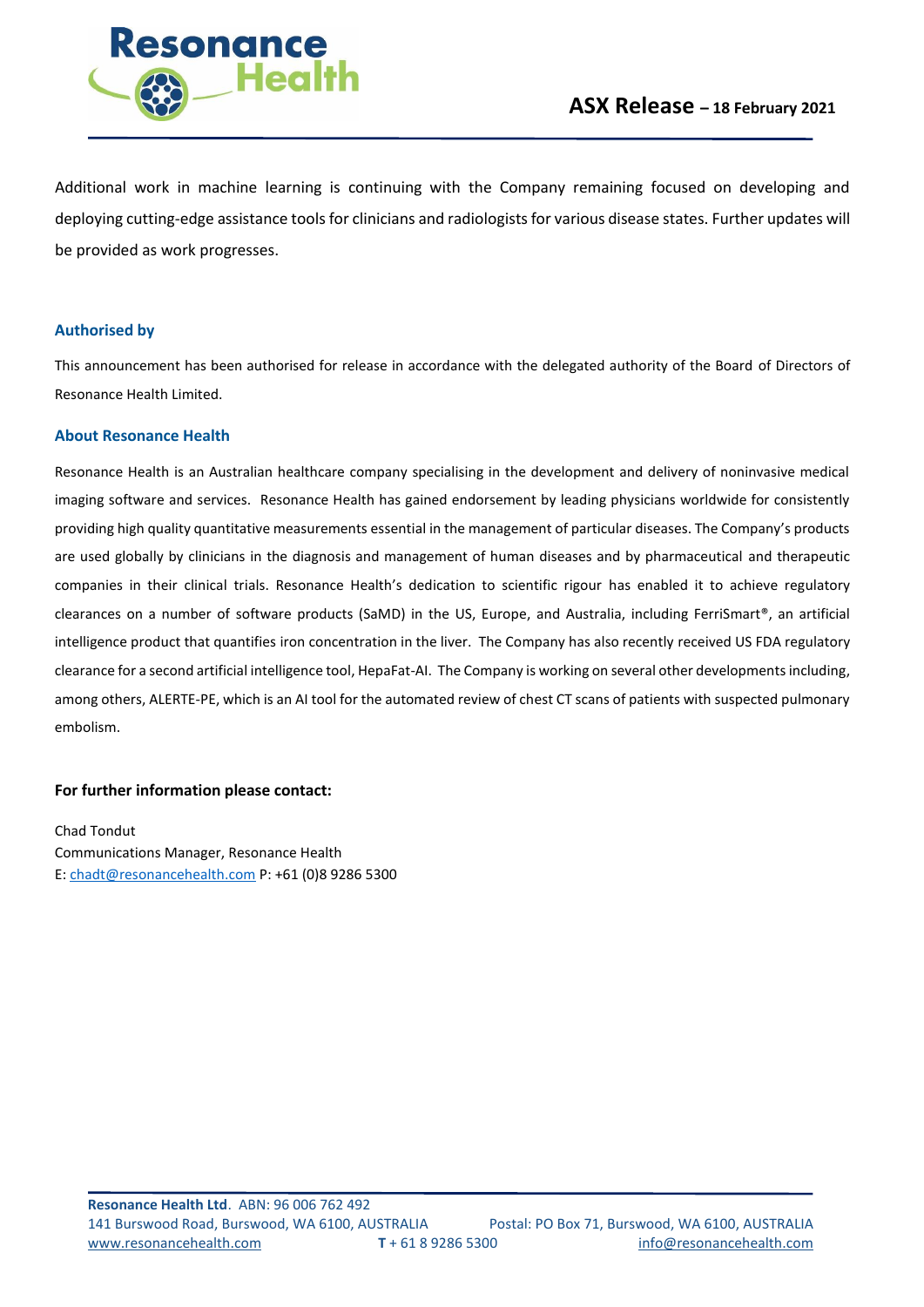

# **ASX Release – 18 February 2021**

#### **Annex A**



**Resonance Health Ltd**. ABN: 96 006 762 492 141 Burswood Road, Burswood, WA 6100, AUSTRALIA Postal: PO Box 71, Burswood, WA 6100, AUSTRALIA [www.resonancehealth.com](http://www.resonancehealth.com/) **T** + 61 8 9286 5300 [info@resonancehealth.com](mailto:info@resonancehealth.com)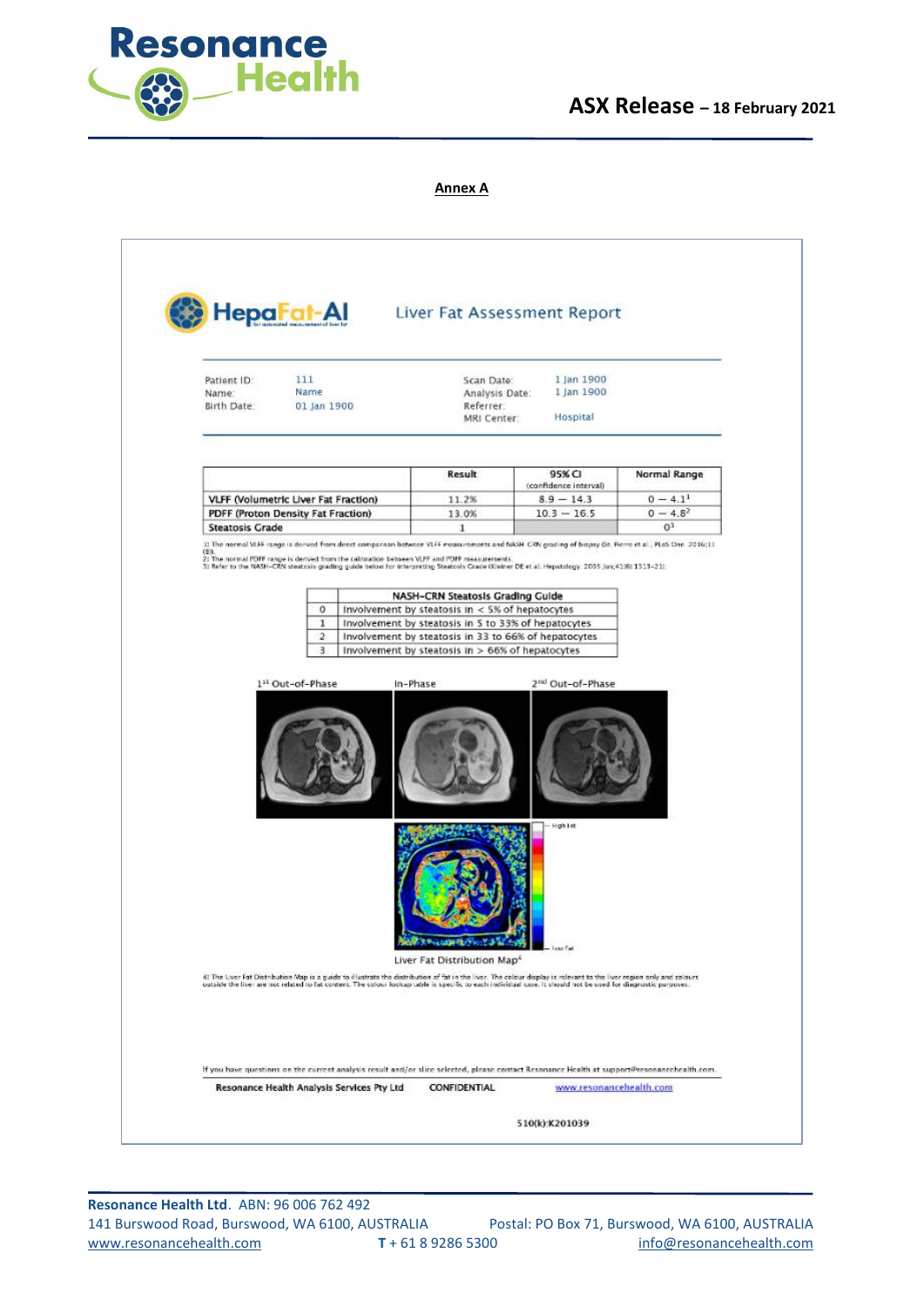

#### **Annex B**

According to a recent report by Grand View Research, Inc., the global liver disease diagnostics market size is expected to reach USD \$48.7 billion by 2027<sup>6</sup>. The growth of imaging solutions has dominated the market in particular, holding a revenue share of 29.4% in 2019 (seen in graph below). This growth in diagnostic uptake to treat liver disease is attributed to the increasing number of initiatives taken by companies to develop advanced imaging techniques.

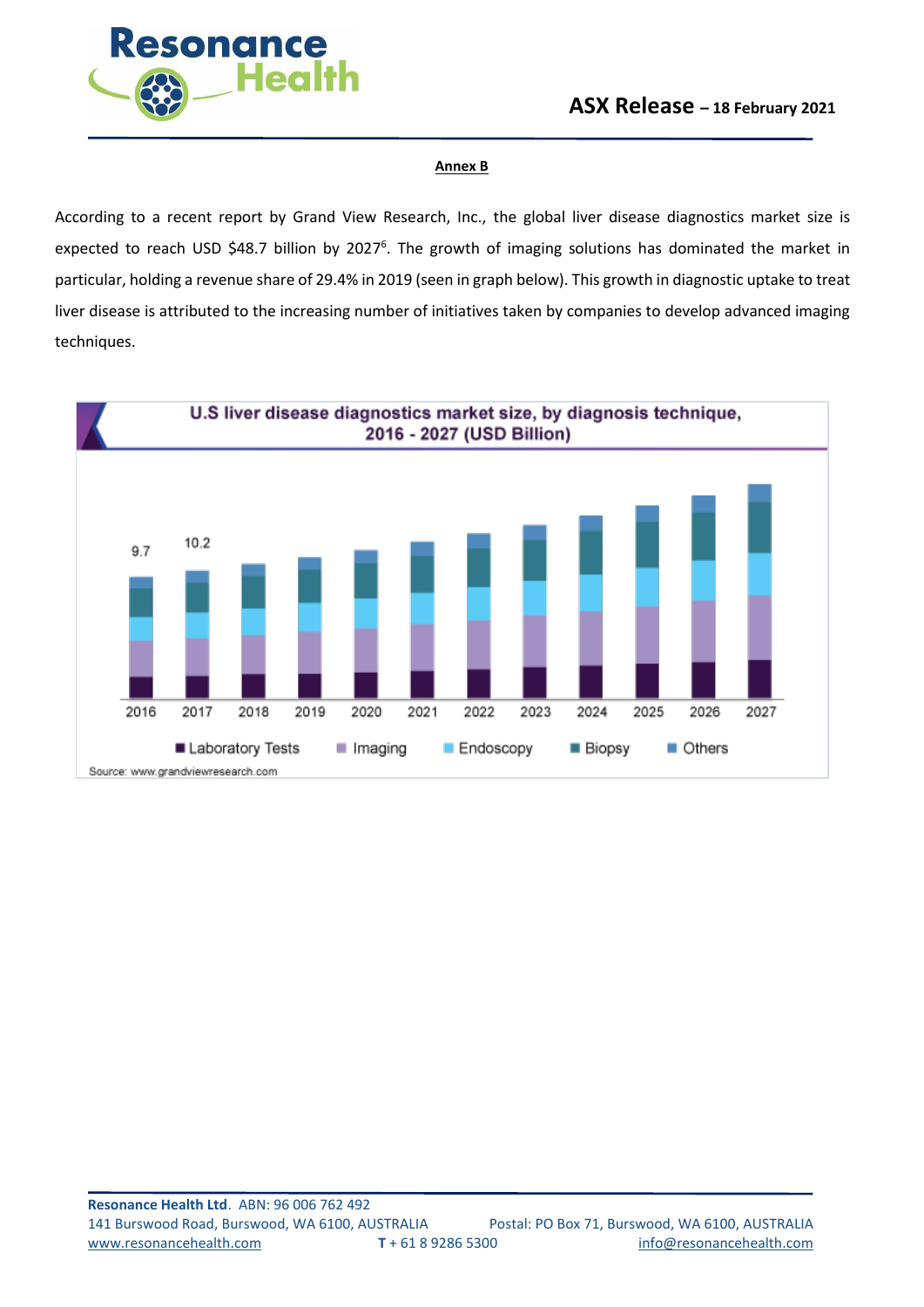

### **Annex C**

HepaFat-AI may suit a number of clinical applications:

#### **Gastroenterology and Hepatology Applications**

- Initial workup for Non-alcoholic Fatty Liver Disease (NAFLD) diagnosis and for education and counselling of metabolic syndrome patients.
- Liver fat analysis on patients already being screened or monitored for fibrosis or cirrhosis. Recent research indicates that patients with NAFLD and Non-Alcoholic Steatohepatitis (NASH) can develop liver cancer without progressing through cirrhosis and that higher liver fat in NAFLD is associated with fibrosis progression.
- Screening and monitoring of participants for early-phase pharmaceutical trials of compounds to treat NASH or diabetes, which stands at over 50 with some 83 candidate drugs<sup>7</sup>. As HepaFat-AI is validated for all the major scanner makes and models, it is ideally suited for these purposes, particularly in NASH multi-center trials which require standardised workflows to ensure clinically meaningful data is generated. Moreover, as HepaFat-AI can deliver data in near real-time, investigators can respond rapidly particular if adaptive trial protocols implemented, a particular advantage when compared to current NASH studies. HepaFat-AI's unique capability of reporting a 'pathologists equivalent' steatosis grade will help bridge the gap caused by the reportedly 'high false positive rates' (up to 35 %) identified on liver biopsy in patients recruited to NASH trials.

#### **Surgical Applications**

- Pre and post-operative analysis of bariatric patients to track clinical outcomes. Bariatric patients post-surgery can see a dramatic improvement in liver fat regardless of their starting anthropometrics (e.g. weight, BMI,) or amount of weight loss following surgery.
- A high level of liver fat may have a detrimental outcome on liver surgery. A HepaFat-AI assessment of patients with liver disease or liver cancer can provide guidance with treatment planning. A quantitative measurement of liver fat may help to determine how much liver can be safely resected or to determine whether to use a surgical or non-surgical treatment.
- Screening for suitability of living donors for liver transplants by assisting in determining the viability of the donor liver.

### **Applications by Primary Care Physicians**

- HepaFat-AI may be useful to screen patients prior to prescribing known hepatotoxic medications
- Monitoring of patients undergoing an intervention (such as lifestyle changes including limiting alcohol consumption or weight loss program). While NASH drugs remain unavailable at this stage, in some cases the disease itself can be halted and reversed if patients adopt healthier lifestyles. In these instances, the Company's HepaFat-AI solution can help clinicians manage a patient's fatty liver with the objective of preventing its progression to more severe diseases.
- Monitoring of patients prescribed medications known to induce steatosis.
- In late effects monitoring of cancer patients when looking for fatty liver changes.